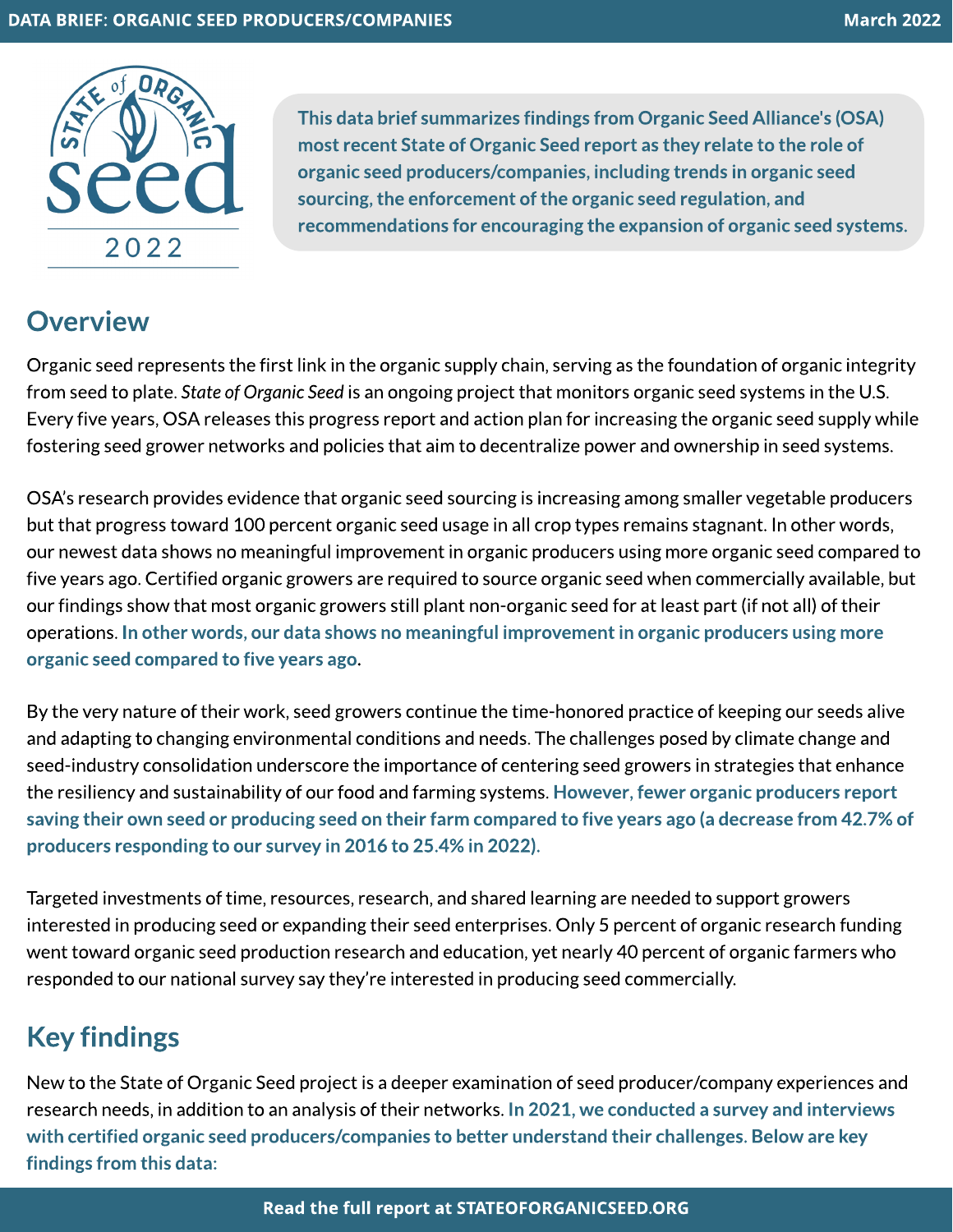- Seed producers face several production and non-production challenges. The production challenges reported include estimating and achieving seed yields; controlling weed, pest, and disease pressure; and managing climatic effects. Outside of field production, managing business activities and finding markets, developing infrastructure, and finding and retaining skilled labor all rank high on the list of challenges.
- Climate change is severely impacting organic seed growers. Numerous growers reported extreme weather events and unpredictable changes in their climate as a serious challenge. Policy actions and research investments are needed to mitigate the impacts and increase the climate robustness of our cropsand seed systems.
- GMO contamination remains a concern of organic producers and organic seed companies. Maintaining high genetic integrity of organic/non-GMO seed used in organic farming is important to organic producers and seed producers/companies, but organic policy solutions are difficult to identify. True "coexistence" is only possible when manufacturers and users of GMO crops share the responsibility for preventing contamination of organic and other non-GE seed.
- Organic seed producers/companies and organic researchers view utility patents on seed as the most harmful form of intellectual property right (IPR) associated with seed. They also viewed the Open Source Seed Initiative (OSSI) pledge as most helpful.
- A major gap in data and resources is a reliable, national database of all commercially available organic varieties. A more robust organic seed database would support organic seed sourcing and enforcement of the organic seed requirement,which would support organic seed companies.The database could also serve as a market assessment of commercial availability.
- Organic seed producers identified common elementswhen asked to envision a resilient seed system.? Seed producers would like to see decentralized regional communities of seed growers that can work together to share knowledge, access markets, and maintain diverse, productive, and adapted seed.
- The current structure of organic seed networks across the US mostly reflects a resilient seed system. However, regions other than the West are still small and developing, and resources along the supply chain could stand to be diversified.
- All organic seed networks rely on the National Plant Germplasm System. Organic seed producers/companies access these public seed collections for purposes of breeding, adaptation, and seed production, underscoring the importance of ensuring adequate funding, access, and accountability within this system.